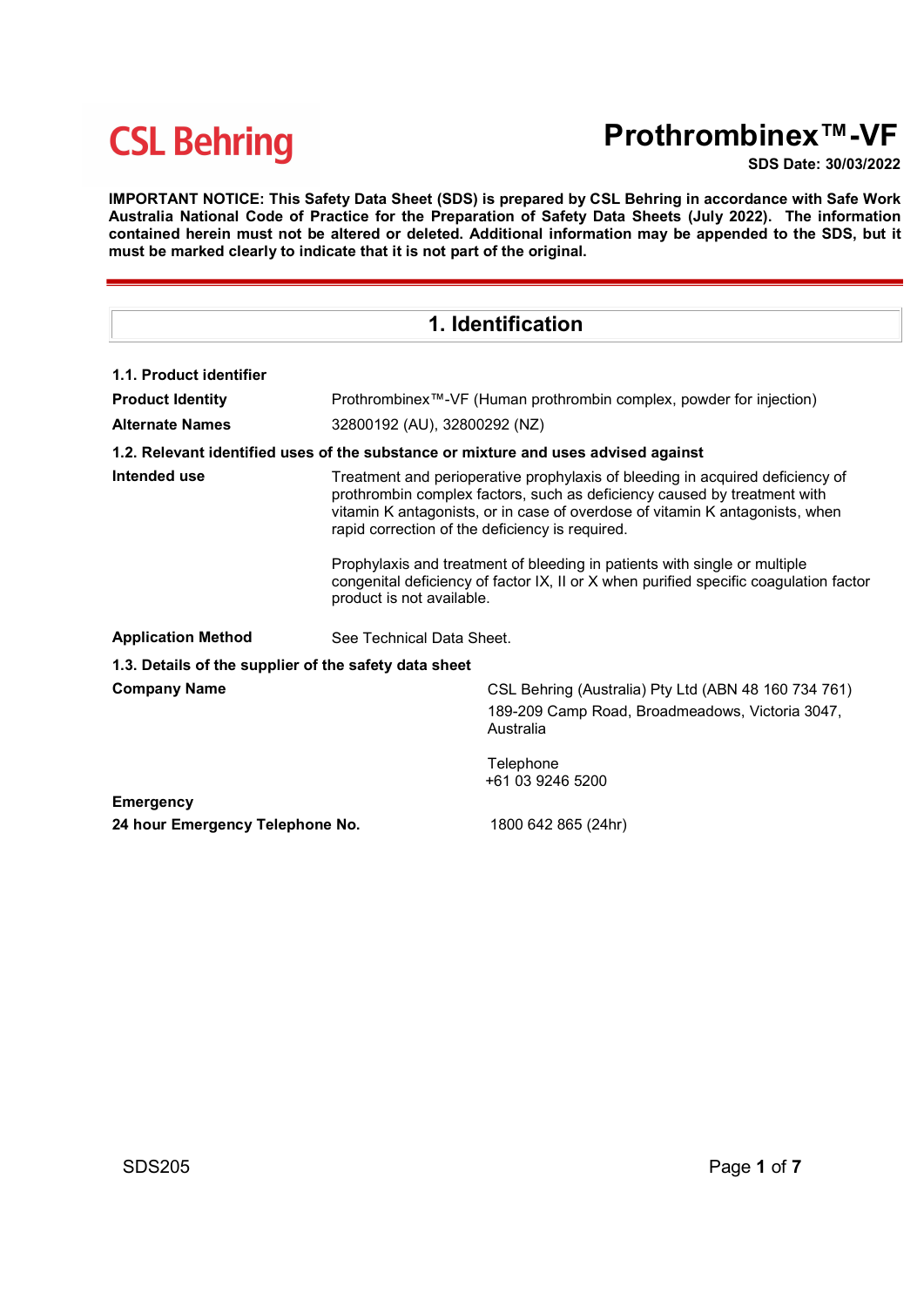# Prothrombinex™-VF

SDS Date: 30/03/2022

## 2. Hazard(s) identification

### Not classified as hazardous according to the WHS Regulations

All blood products should be treated as potentially infectious. No known test methods can offer assurance that products derived from human blood will not transmit infectious agents.

| <b>GHS Classification(s)</b>   | None Allocated  |
|--------------------------------|-----------------|
| <b>Signal Word</b>             | No signal word  |
| Pictogram(s)                   | No Pictogram(s) |
| Hazard Statement(s)            | None Allocated  |
| <b>Prevention statement(s)</b> | None Allocated  |
| <b>Response</b>                | None Allocated  |
| <b>Storage</b>                 | None Allocated  |
| <b>Disposal</b>                | None Allocated  |

## 3. Composition/information on ingredients

There are no ingredients in this product which are classified as hazardous, and/or no hazardous ingredients above the GHS cut off percentage.

### 4. First aid measures

### 4.1. Description of first aid measures

| General     | In all cases of doubt, or when symptoms persist, seek medical attention.<br>Never give anything by mouth to an unconscious person. |
|-------------|------------------------------------------------------------------------------------------------------------------------------------|
| Inhalation  | Remove to fresh air.                                                                                                               |
| Eyes        | Irrigate copiously with clean water for at least 15 minutes, holding the eyelids apart and<br>seek medical attention.              |
| <b>Skin</b> | Remove contaminated clothing. Wash skin thoroughly with soap and water or use a<br>recognized skin cleanser.                       |
| Ingestion   | Wash out mouth thoroughly with water, if irritation or discomfort persists seek medical<br>attention.                              |
|             | A 2. Most important symptoms and offosts, both acute and delayed                                                                   |

#### 4.2. Most important symptoms and effects, both acute and delayed

**Overview Mo specific symptom data available.**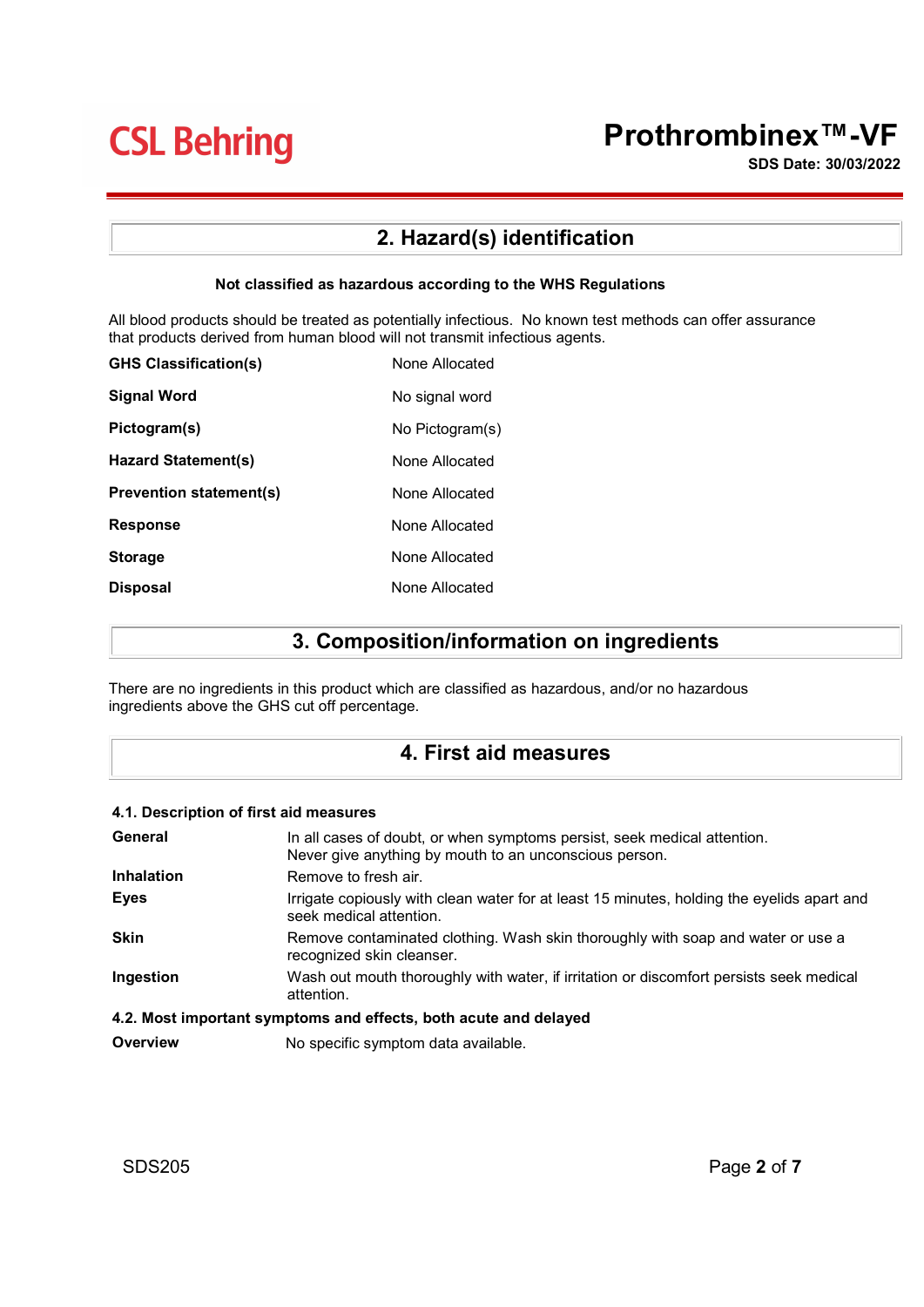# Prothrombinex™-VF

SDS Date: 30/03/2022

### 5. Fire-fighting measures

### 5.1. Extinguishing media

Non-Combustible. Not considered a significant fire risk.

### 5.2. Special hazards arising from the substance or mixture

Hazardous decomposition: No hazardous decomposition data available.

### 5.3. Advice for fire-fighters

None

### 6. Accidental release measures

### 6.1. Personal precautions, protective equipment and emergency procedures

Put on appropriate personal protective equipment (see section 8).

#### 6.2. Environmental precautions

Do not allow spills to enter drains or waterways.

Use good personal hygiene practices. Wash hands before eating, drinking, smoking or using toilet. Promptly remove soiled clothing and wash thoroughly before reuse.

### 6.3. Methods and material for containment and cleaning up

Minor Spills: Soak up spills with absorbent material i.e. paper towels or vermiculite. Place spilled material in clean, dry, sealed container for disposal. Decontaminate area with 1% sodium hypochlorite in water.

Major Spills: Contain and absorb spills using earth, sand or inert absorbent.

Prevent material entering open drains and waterways.

Collect residues and seal in labelled drums for disposal.

Decontaminate area with 1% sodium hypochlorite in water.

Take care to avoid excessive dust during clean up. If dust is present wear a minimum P1 filter grade dust mask.

### 7. Handling and storage

### 7.1. Precautions for safe handling

Limit all unnecessary personal contact. Always wash hands with soap and water after handling.

#### 7.2. Conditions for safe storage, including any incompatibilities

Handle containers carefully to prevent damage and spillage.

Store at 2°C to 8ºC (Refrigerate. Do not freeze).

Protect from light.

Prothrombinex can be stored below 25ºC for a single period of 6 months. The product must not be returned to refrigeration after storage below 25ºC.

Incompatible materials: No data available.

### 7.3. Specific end use(s)

No data available.

SDS205 Page 3 of 7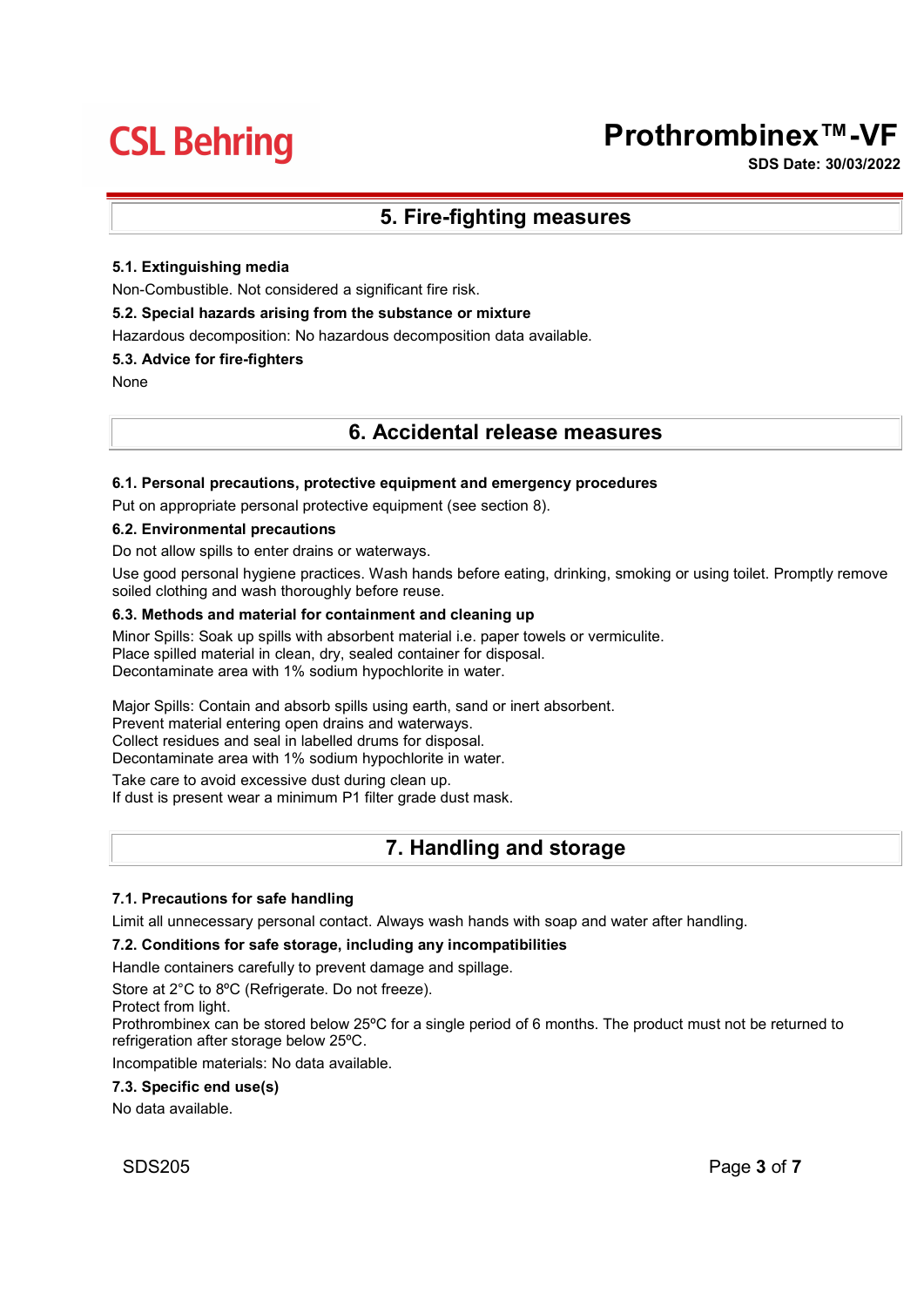# Prothrombinex™-VF

SDS Date: 30/03/2022

# 8. Exposure controls and personal protection

There are no ingredients in this product which are classified as hazardous, and/or no hazardous ingredients above the GHS cut off percentage.

| 8.2. Exposure controls      |                                                                                                                                                                                                                                                                                                                                                                                                 |
|-----------------------------|-------------------------------------------------------------------------------------------------------------------------------------------------------------------------------------------------------------------------------------------------------------------------------------------------------------------------------------------------------------------------------------------------|
| <b>Respiratory</b>          | Not applicable                                                                                                                                                                                                                                                                                                                                                                                  |
| <b>Eyes</b>                 | Protective safety glasses recommended                                                                                                                                                                                                                                                                                                                                                           |
| <b>Skin</b>                 | Protective gloves (e.g. latex or nitrile) recommended.                                                                                                                                                                                                                                                                                                                                          |
| <b>Engineering Controls</b> | None under normal conditions                                                                                                                                                                                                                                                                                                                                                                    |
| <b>Other Work Practices</b> | The local concentration of material, quantity and conditions of use determine the type of<br>personal protective equipment required. For further information, consult your Occupational<br>Health and Safety Adviser. Use good personal hygiene practices. Wash hands before<br>eating, drinking, smoking or using toilet. Promptly remove soiled clothing and wash<br>thoroughly before reuse. |

## 9. Physical and chemical properties

| Appearance                                      | White Solid                                |
|-------------------------------------------------|--------------------------------------------|
| Odor                                            | Slight                                     |
| <b>Odor threshold</b>                           | Not Measured                               |
| рH                                              | $6.7 - 7.3$                                |
| Melting point / freezing point                  | Not Measured                               |
| Initial boiling point and boiling range         | Not Measured                               |
| <b>Flash Point</b>                              | Not Measured                               |
| Evaporation rate (Ether = 1)                    | Not Measured                               |
| Flammability (solid, gas)                       | Not Applicable                             |
| Upper/lower flammability or explosive limits    | Lower Explosive Limit: Not Measured        |
|                                                 | <b>Upper Explosive Limit: Not Measured</b> |
| Vapor pressure (Pa)                             | Not Measured                               |
| <b>Vapor Density</b>                            | Not Measured                               |
| <b>Specific Gravity</b>                         | Not Measured                               |
| <b>Solubility in Water</b>                      | Completely soluble within 10 minutes       |
| Partition coefficient n-octanol/water (Log Kow) | Not Measured                               |
| <b>Auto-ignition temperature</b>                | Not Measured                               |
| <b>Decomposition temperature</b>                | Not Measured                               |
| <b>Viscosity (cSt)</b>                          | Not Measured                               |
| 9.2. Other information                          |                                            |
| No other relevant information.                  |                                            |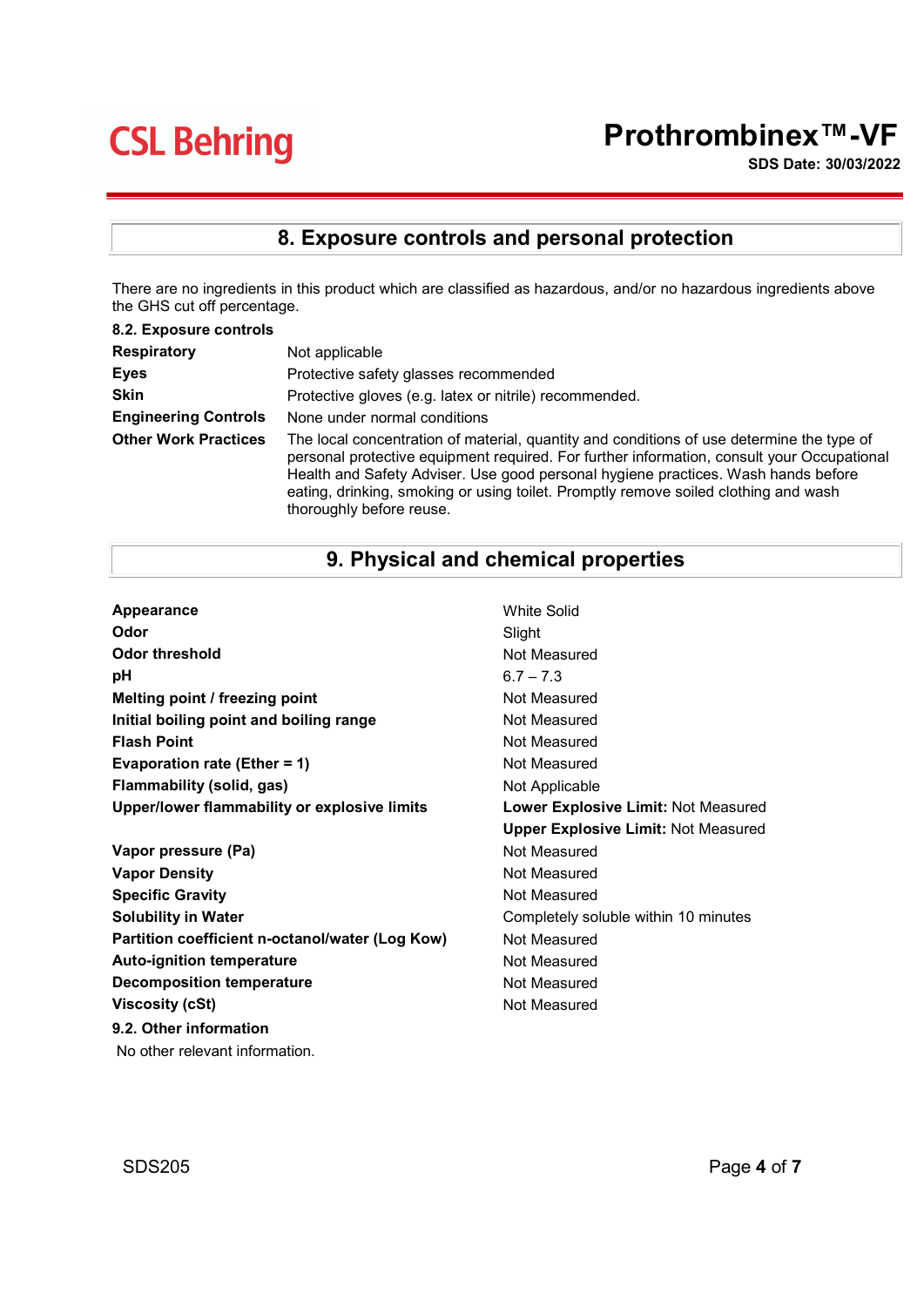# Prothrombinex™-VF

SDS Date: 30/03/2022

### 10. Stability and reactivity

### 10.1. Reactivity

Hazardous Polymerization will not occur. 10.2. Chemical stability Stable under normal circumstances. 10.3. Possibility of hazardous reactions No data available. 10.4. Conditions to avoid No data available. 10.5. Incompatible materials No data available. 10.6. Hazardous decomposition products No hazardous decomposition data available.

## 11. Toxicological information

### Acute toxicity

There are no ingredients in this product which are classified as hazardous, and/or no hazardous ingredients above the GHS cut off percentage.

Note: When no route specific LD50 data is available for an acute toxin, the converted acute toxicity point estimate was used in the calculation of the product's ATE (Acute Toxicity Estimate).

| <b>Classification</b>         | Category | <b>Hazard Description</b> |
|-------------------------------|----------|---------------------------|
| Acute toxicity (oral)         |          | Not Applicable            |
| Acute toxicity (dermal)       |          | Not Applicable            |
| Acute toxicity (inhalation)   |          | Not Applicable            |
| Skin corrosion/irritation     |          | Not Applicable            |
| Serious eye damage/irritation |          | Not Applicable            |
| Respiratory sensitization     |          | Not Applicable            |
| Skin sensitization            |          | Not Applicable            |
| Germ cell mutagenicity        |          | Not Applicable            |
| Carcinogenicity               |          | Not Applicable            |
| Reproductive toxicity         |          | Not Applicable            |
| STOT-single exposure          |          | Not Applicable            |
| STOT-repeated exposure        |          | Not Applicable            |
| Aspiration hazard             |          | Not Applicable            |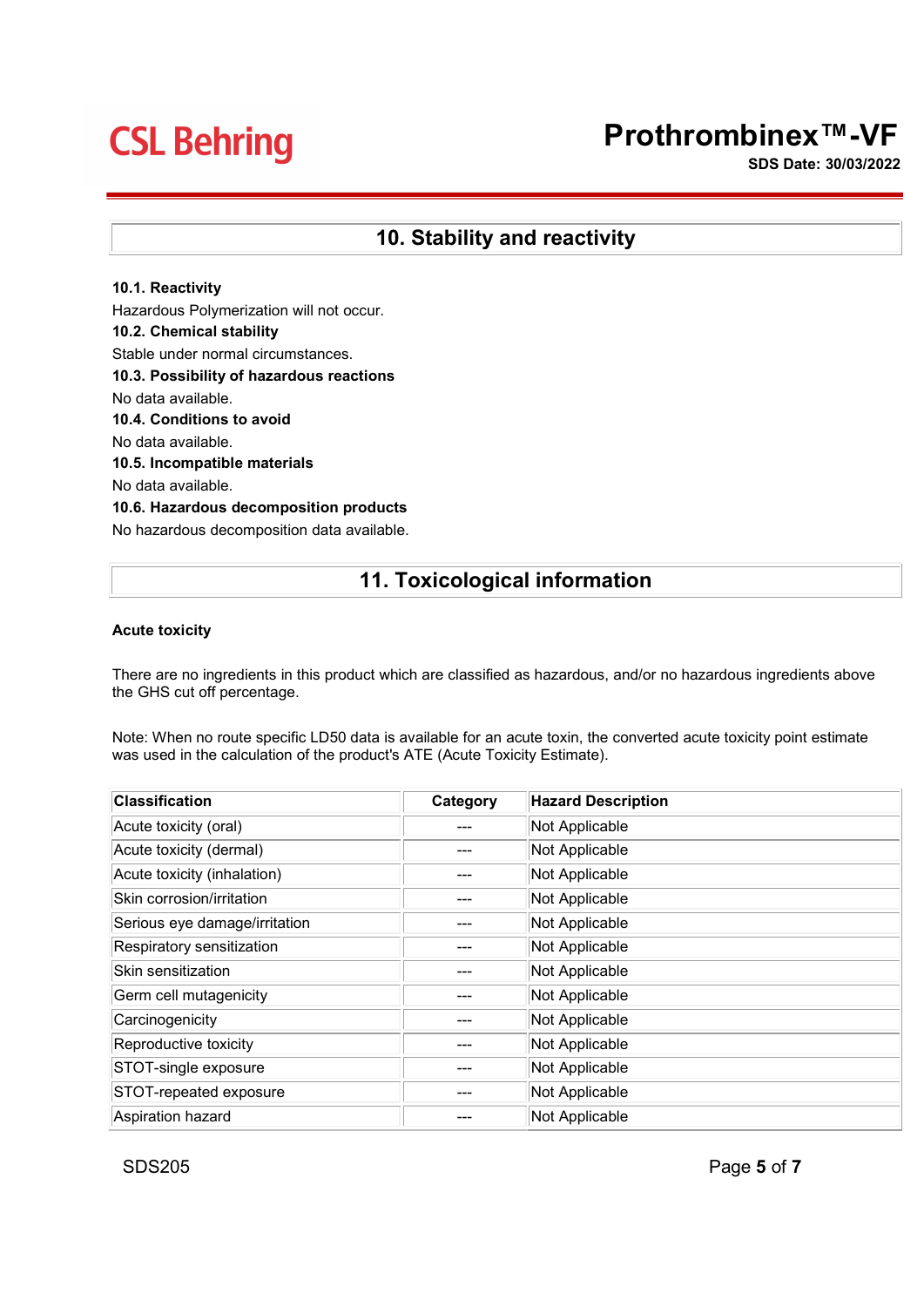# Prothrombinex™-VF

SDS Date: 30/03/2022

### 12. Ecological information

### 12.1. Toxicity

No additional information provided for this product. See Section 3 for chemical specific data.

#### Aquatic Ecotoxicity

There are no ingredients in this product which are classified as hazardous, and/or no hazardous ingredients above the GHS cut off percentage.

### 12.2. Persistence and degradability

There is no data available on the preparation itself.

#### 12.3. Bioaccumulative potential

Not Measured

12.4. Mobility in soil

No data available.

### 12.5. Results of PBT and vPvB assessment

This product contains no PBT/vPvB chemicals.

### 12.6. Other adverse effects

No data available.

### 13. Disposal considerations

### 13.1. Waste treatment methods

Product:

In accordance with state land and waste management authority. Incineration in controlled furnaces.

Packaging:

Must be disposed of in compliance with country-specific regulations.

### 14. Transport information

### Not classified as a dangerous good by the criteria of the ADG Code

| 14.1. UN number                    | Not Applicable         |
|------------------------------------|------------------------|
| 14.2. UN proper shipping name      | Not Regulated          |
| 14.3. Transport hazard class(es)   | Not Applicable         |
| 14.4. Packing group                | Not Applicable         |
| 14.5. Environmental hazards        | Marine pollutant: No   |
| 14.6. Special precautions for user | No further information |